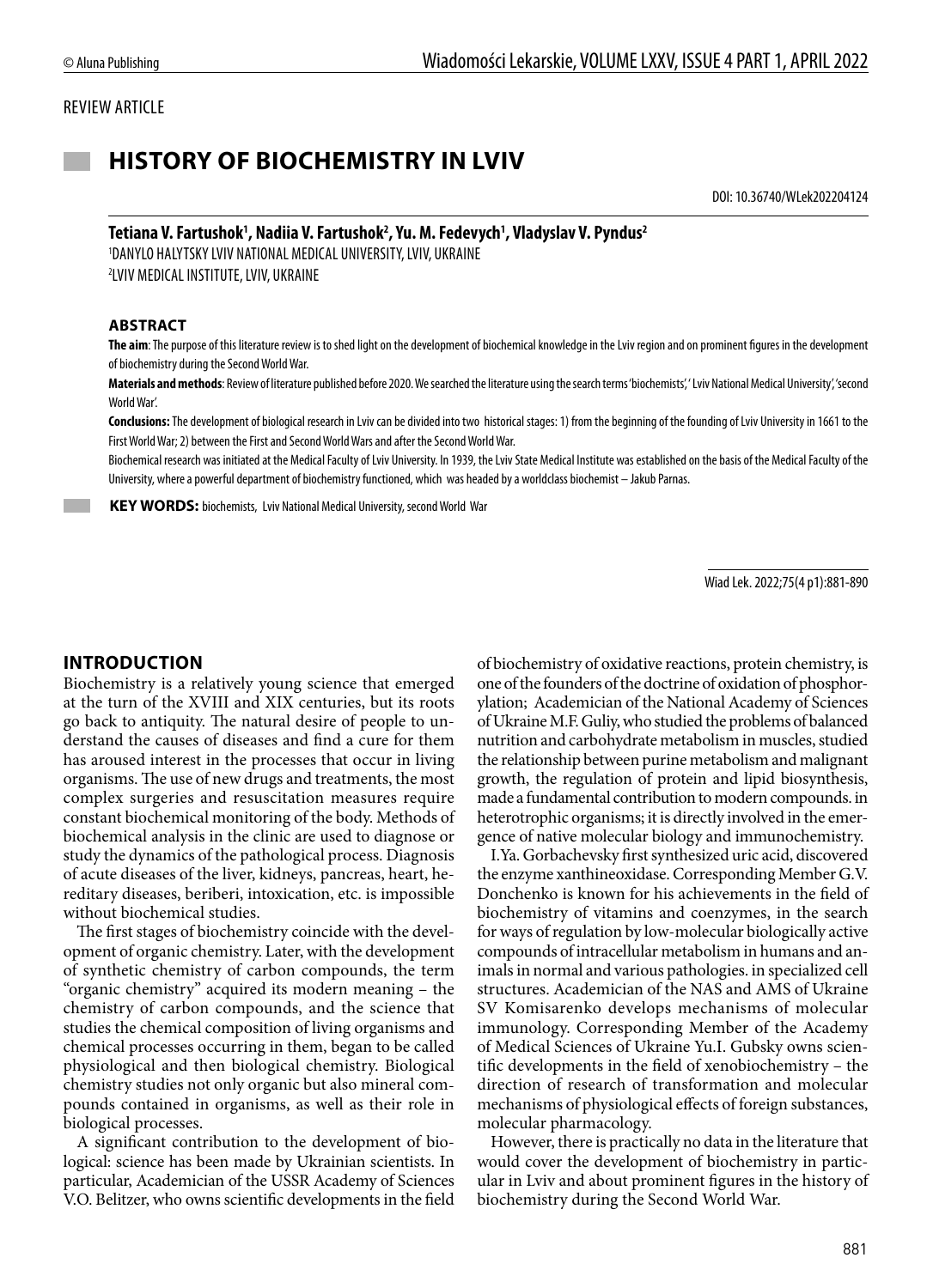## **THE AIM**

The purpose of this literature review is to shed light on the development of biochemical knowledge in the Lviv region and on prominent figures in the development of biochemistry during the Second World War.

### **MATERIALS AND METHODS**

Review of literature published before 2020. We searched the literature using the search terms 'biochemists', 'Danylo Halytsky Lviv National Medical University', and 'second World War'. The work envisages measures to enure human health, human dignity and moral and ethical standards in accordance with the principles of the Helsinki Declaration of Human Rights, the Council of Europe Convention on Human Rights and Biomedicine and relevant laws of Ukraine (opinion of Danylo Halytsky Lviv National Medical University Bioethics Commission).

### **REVIEW AND DISCUSSION**

During the search, 40 publications were analyzed. Each publication was evaluated individually, and only those that contained original data and photographs were included. A total of 20 publications were processed for viewing.

Sccientific research in various fields of biology in the western region of Ukraine was conducted mainly at the University of Lviv. The history of Lviv University dates back to the seventeenth century. In the sixteenth and seventeenth centuries the centers of cultural life in the Ukrainian lands were church fraternities.

Through the support of the burghers and the clergy, they contributed to the spread of ideas of humanism, the development of science and schooling. The oldest in Ukraine was the Stavropigian Brotherhood in Lviv, which became a prominent Ukrainian cultural center. Since 1586, a fraternal school has been operating in Lviv, which was a secondary school. It has studied Church Slavonic, Creek, latin, Polish, mathematics, grammar, rhetoric, astronomy, philosophy and other disciplines. Members of the Lviv Brotherhood planned to turn this school into a higher education institution.

According to the articles of the Hadiach Agreement (1658) between Ukraine and the Commonwealth, the Polish government promised in the future to open two higher education academies in Ukraine: one in Kiev and the other where it would find a suitable place for it. The academies were promised the same university rights as the rights as the University of Krakow enjoyed. The Jesuits appeared in Lviv at the end of the sixteenth century, and in 1608 opened a high school there. The Jesuits understood the possibility of establishing a fraternal school in Lviv, so they constantly sought to transform their college into an academy. After repeated reguests, King Jan II Casimir signed a diploma on January 20, 1661, which gave the Jesuit college in Lviv the title of university with the right to teach all the then university disciplines, awarding the degrees of bachelor, license, master and doctor (Fig.1). The university consisted of two departments (faculties) – philosophical and theological. Historical sources testify that in 1667 about 500 students studied at the philosophical and theological faculties, and the teaching process was provided by eight teachers.

The education pricess at the University of Lviv was conducted according to the Jesuit school curriculum developed at the end of the 16th century. Changes to this program began to be made only in the middle of the eighteenth century. The Faculty of Philosophy studied Aristotle's philosophical system, which was the essence of lodic, physics, and metaphysics; physics also considered elements of mathematics, astronomy, biology, meteorology, and psychology and ethics in metaphysics. The teaching philosophy department lasted two to three years.

After graduating from this department, it was possible to obtain a obtain a theological education. The teaching department lasted four years. Here were the history of the church, the Old and New Testaments, dogmatic and moral thelogy, canon law, casuistry, ancient Hebrew. All university disciplines were taught by professors.

After the dissolution of the Jesuit Order in 1773, the University of Lviv was closed. However, until the University closed in 1773, a full-fledged medical faculty was never formed.

The first professor of chemistry and botany at Lviv University was Burkhardt Zatsbert Shiverek (1742–1807). B. Shiverek's main services are the study of the mineral waters of the Precarpathian Mountains and the establishment of a botanical garden.

During the second half of the nineteenth century there was an expansion of the university premises. Since 1851, the University has been housed in a building on the street Nicholas (now Grushevsky St.). In 1891 on the project of atchitect Y. Brownsoin on the street. A separate building for chemical, geological, mineralogical and pharmacological institutes was erected in Dluhosha (now St. Cyril and Methodius St.). In 1894, the construction of a building for the newly established Faculty of Medicine (Pekarska Street) was completed.(Fig. 2,3). Almost until the end of the nineteenth century there were three faculties at the Universioty: Law, Philosophy and Theology. The Faculty of Law was a leading university in both the number of students and teachers and the state priorities. In November 1891, the Austrian Emperor Franz Joseph I issued an order to open the Faculty of Medicine, which was solemnly September 9, 1894.

During the years 1891-1898 new educational buildings and clinical bases of the University were built and started to function: anatomo-physiological, pathological, anatomical, chemical, obstetrics and gynecology, surgery, internal diseases, dermatovenereoljgy, otolaryngology and others.

In November 1918, the Polish Ministry of Education, which after the collapse of the Austro-Hungarian Empire, became Galicia, granted the University the name of the Polish King Jan Casimir.

In the 1970s, Ivan Franko, a world-renowned Ukrainian thinker, writer, scientist, translator, psychologist, political and public figure, one of the geniuses of Ukraine who be-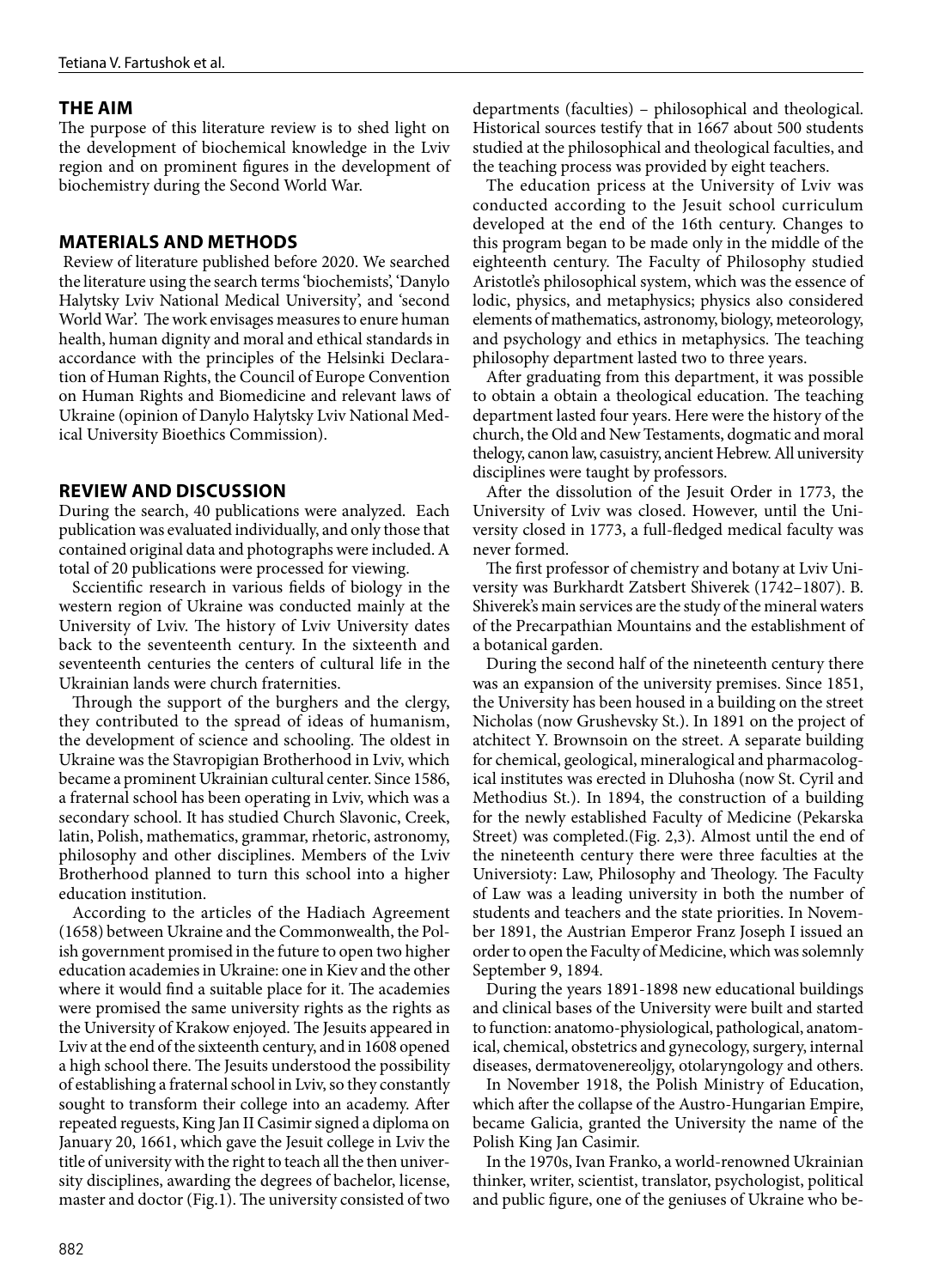

**Fig. 1.** Lviv University in 1661



**Fig. 3.** Lviv Medical Institute in 1784

came a "titan of labor," studied at the Faculty of Philosophy at Lviv University. By a decree of January 8, 1940, the Presidium of the Supreme Soviet of the USSR gave the name of Ivan Franko to Lviv State University.

In 1939, after the entry of Western Ukrainian lands into the Ukrainian Soviet Republic, the Faculty of Medicine of Lviv University was separated from the University and reorganized into Lviv State Medical Institute with two faculties: medical and preventive and pharmaceutical. Since 1961, along with national training, the University has been providing training to foreign nationals from Europe, Asia, Africa and America. On October 17, 1996, by decree of the Cabinet of Ministers of Ukraine №1262 the Lviv State Medical Institute was granted the status of a higher educational institution of the IV level of accreditation and was renamed Lviv State Medical University. On October 21, 1998, the University was named Danylo Halytsky Lviv National Medical University, the first King of the Halych-Volyn state.

Among the biochemists who come from the western region of Ukraine, the figure of Ivan Gorbachevsky stands separately. Although his true career growth took place outside Ukraine and was significantly slowed down by the events of the First World War, I. Gorbachevsky never betrayed his Ukrainian roots for a moment [1-5]. Ivan Gorbachevsky is a prominent Ukrainian scientist in the field of organic chemistry and biochemistry (Fig. 4) Also known as a political and educational figure.

Ivan Yakovych was born on May 15, 1854, in the village



**Fig. 2.** Emblem of Lviv Medical University

of Zarubyntsi, which is in Zbarazhchina, in the family of a priest. His path to science was defined in the Ternopil Gymnasium. Here, the future scientist showed great interest, agility and love for the knowledge and his history of his native people.

After graduating from high school, he studied medicine at the University of Vienna. While still a student, he was involved in social and scientific activities. Together with M.Dragomanov, he was chairman of the "Sich" Student Society and began research in medical chemistry.

He graduated in 1877 with a Doctor of Science degree from the University of Vienna. He worked in Vienna at the Chemical Institute and later at the Physical Institutes. In 1882 he synthesized uric acid for the first time in the world, established the source and ways of its formation in the body. In 1883 I.Ya. Gorbachevsky worked at Charles University in Prague.

In 1898 for successes in scientific activity I.Ya. Gorbachevsky was honored with the highest award of Austria-Hungary – the Order of the Iron Crown. In 1911 he was a candidate for the Nobel Prize in Physiology and Medicine. In 2004, UNESCO proclaimed with the 150<sup>th</sup> anniversary of his birth). In 1900 he participated in the International Medical Congress in Paris, where he headed the Ukrainian delegation. During the congress, he was elected vice president of the chemical section. Hororary President of the Ukrainian Medical Society (1910), initiator and organizer of the First (1926) and Second (1932) Ukrainian Scientific Congresses in Prague.

The credibility and veneration of a scientist in the Czech Republic is evidenced by the fact that he is elected a member of the Sanitary Council of the Czech Kingdom.

I.Gorbachevsky participated in the creation of a monument to the fighter for the will of the Czech Republic Jan Hus, whose discovery was entrusted to the Ukrainian Ivan Gorbachevsky.

In 1917-1918 I.Ya.Gorbaczewski was appointed Austria's first minister of public health. In this post, he conducted a survey of Eastern Galicia and found the situation: poverty of the people, need, hunger, devastation, lack of hospitals, doctors, medicines.

In 1919 he was considered a professor at the Department of Chemistry, which he founded at the Ukrainian Univer-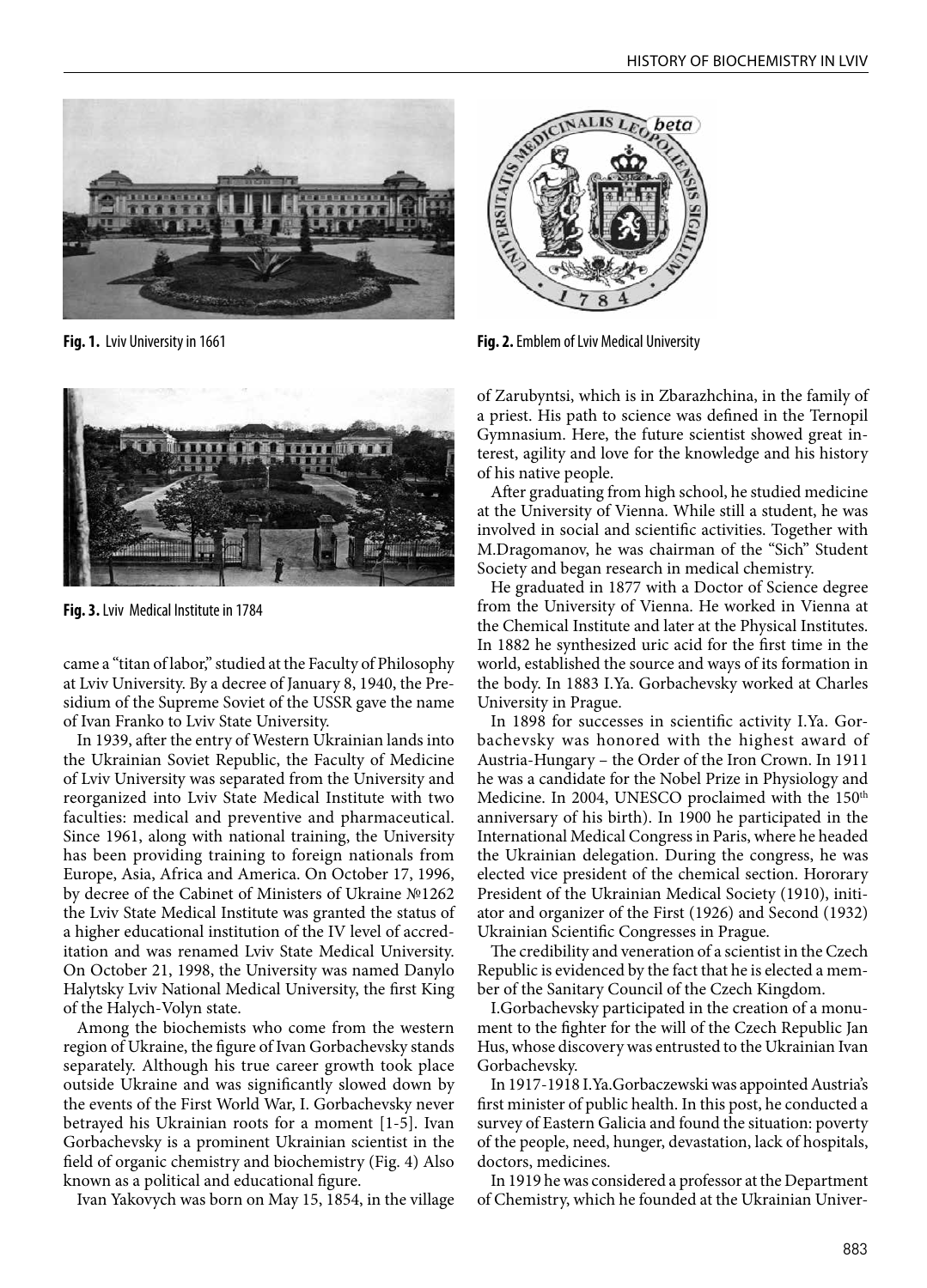





**Fig. 7.**Parnas Jakub Karol

**Fig. 4.** Gorbachevsky Ivan Yakovych

**Fig. 5.** Stanislav Ludwig Philip Bondzinski



**Fig. 8.** Sobchuk Bogdan Antonovych



**Fig. 9.** Shlemkevych Mykhailo Petrovych

sity in Vienna, in 1921 – as a professor, and in 1923– as the rector of the Ukrainian University in Prague.

Together with I.Pulyuy, he organized a "Ukrainian" community in Prague and created a student assistance fund. Since 1925 – academician of the All-Ukrainian Academy of Sciences (Kyiv).

He started his scientific activities at a young age. The first publication was published in 1875, dedicated to the nerve on which the balance of a person depends. He is one of the first to prove that amino acids are an integral part of proteins.

Scientist has also worked productively in the fields of general chemistry, epidemiology, forensic medicine, toxicology.

The participation of I.Gorbachevsky in the scientific life of the Czech Republic and Slovakia is so significant that in some Czech encyclopedias it is noted that he was a Czech scientist of Ukrainian descent.

However, Professor I.Ya. Gorbachevsky never forgot his ancestry. In 1924 he prepared several textbooks on chemistry – "Inorganic chemistry," "Organic chemistry," "Physiological chemistry." The books were written in Czech and Ukrainian. One copy of his "Organic Chemistry" is in the Ternopil Museum of Local History as a gift from a sister of a scientist from the village of Zarubintsi.

**Fig. 6.** Vaclav Morachevsky (1867- 1950) (center). The late 40's



**Fig. 10.** Tymochko Mykhaylo Fedorovych

**Fig.11.** Sklyarov Alexander Yakovych

I.Ya. Gorbachevsky is the author of 66 scientific works. Most of them have not lost their scientific importance today and their priority is recognized by the scientific community of the world. Many forces I.Ya. Corbachevsky invested in the creation of chemical terminology. He is also the author of more than 100 scientific papers in the field of sanitation.

He was a man of simple temper: gentle, good-natured. With colleagues and acquaintances, he was extremely modest and approachable. He spoke in a quiet voice, unpretentious and simple, with some special attention to the interlocutor.

According to the characteristics of people who personally knew Gorbachevsky, he was tall, good-looking, with a noble face, with clear eyes, kind and sensitive, always ready to help.

He constantly emphasized his Ukrainian origin.

I.Ya. Gorbachevsky was acquainted with Alexander Barvinsky and his son Vasily (composer), Vladimir Hnatyuk (ethnographer), Ivan Pulyu (mathematician).

Out of a sense of great reverence he treated D.I. Mendeleyev, maintained close contacts, made friends, corresponded with eminent scientists, statesmen and church figures, artists, writers, in particular with Lesya Ukrainka. It was on the recommendation of Ivan Yakovich that his cousin I.I. Bilynsky – a pharmacist from Cairo–helped treat the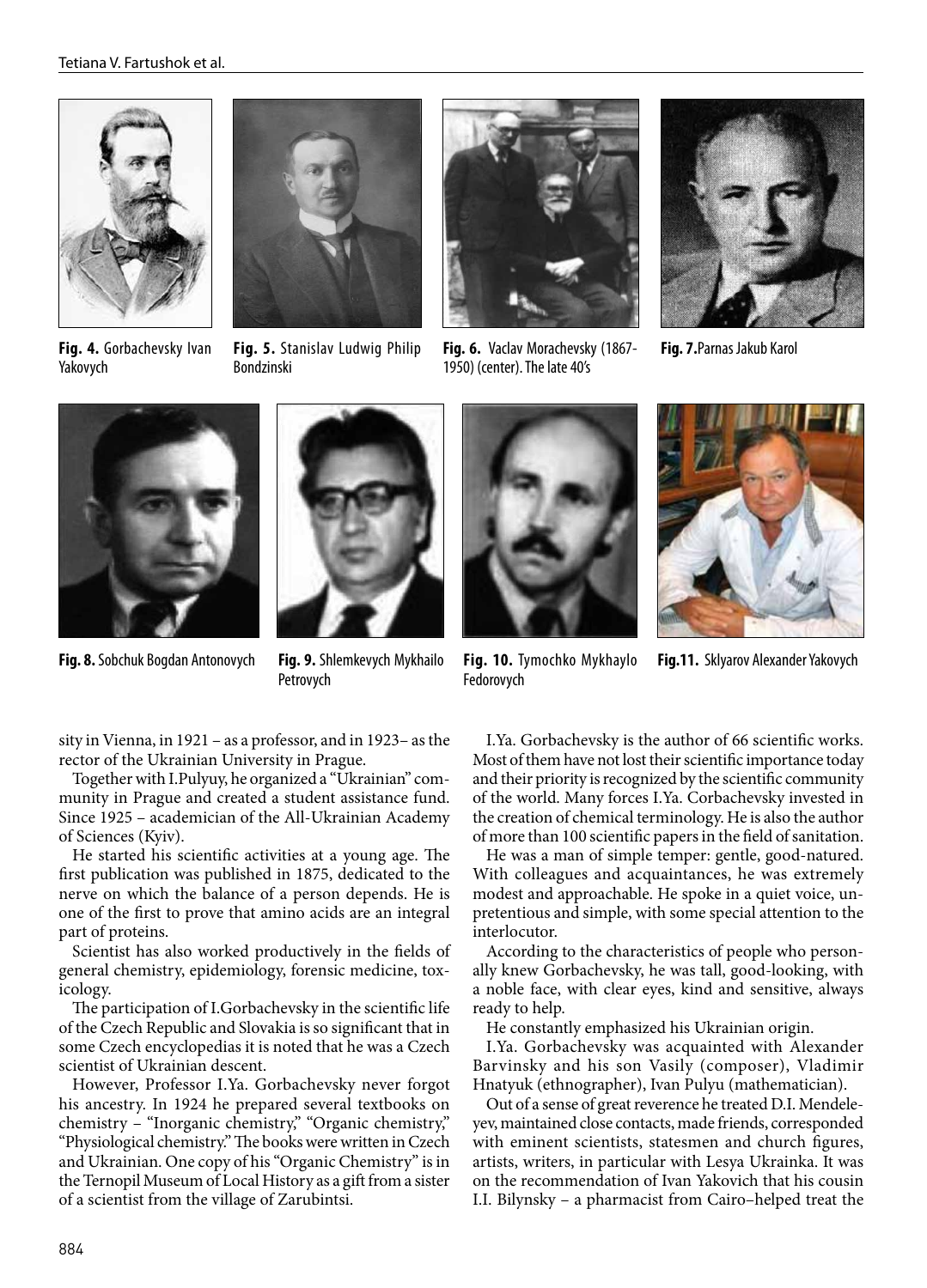brilliant poetess in Geluan, as well as the countryman from the Ternopil region – singer of worldwide fame – Solomiya Krushelnytska, the historical Cossacks –D. Yavornitsky and other.

The Medical Faculty of Lviv University, which opened in 1941, invited 88-year-old professor Ivan Gorbachevsky to work, but the death of a prominent scientist and public-political figure prevented it. I.Ya. Gorbachevsky died on May 24, 1942 at the age of 88. He was buried at St. Matthew's Cemetery in Šarka near Prague.

The name of Professor Ivan Gorbachevsky is a symbol of a true scientist, a patriot who has devoted his entire life to science, service to the people, the ideals of humanism. Among many other great people of Ternopil Ivan Gorbachevsky glorified our region. By the resolution of the Cabinet of Ministers of Ukraine № 303 of July1, 1992 the name of Ivan Yakovich Gorbachevsky was given to the Ternopil National Medical University. In 2004, a monument to Ivan Gorbachensky was erected near the Morphological Building of this university.

The Department of Biological Chemistry was founded in 1894 at the Medical Faculty of Lviv University by Professor Vladislav Nemilovich (1863-1904), who in 1891 came to Vienna from the University of Vienna to work as an Assistant Professor of Pharmacognosy and at the same time lectures on chemistry.

From 1906 to 1919 the department was headed by Professor Stanislav Ludwig Philip Bondzinski (1862-1929) (Fig. 5). From 1919 he headed the Department of Phisiological Chemistry at the University of Warsaw, and was also the organizer of the Academy of Medical Sciences (Poland) and its first president.

S. Bondzinski was born on April 30, 1862 in Poland. In 1881-1883 he studied at the Faculty of Mathematics and Natural Sciences of Warsaw University, the Faculty of Philosophy in Lviv (1883), Bern (Switzerland) (1885), from 1892 at the Medical Faculty in Zurich, 1895–Heidelberg. In 1887 he received the title of Doctor of Philosophy ("Ueber Sulfhydrylzimmtsaure und einige ihrer Derivate". Sitzungsberichte d.Akad.d.Wiss.in Wien i Monatsheft fur Chemie; Bern, Switzerland) and in 1895–the title of Doctor of Medicine for the performance of work – "Prace te dotyczyty zachowania sie w ustroju kwasu salicylowego, scladnikow zolci, w szegolnosci cholesteryny, w przewodzie pokarmowym, wreszcie nieznanych dotad produktow roskladu bialka w uskoju" in Heidelberg. In 1897-1898 he foundedand became the first head of the Institute of Food Research (Krakow).

For a short time from 1919 to 1922 the department was headed by Professor V. Morachevsky, the future rector of the Medical Veterinary Academy in Lviv (Fig.6). Vaclav Morachevsky (1867-1950) was born on November 27 in Warsaw. After graduating from high school in Warsaw from 1885 to 1889, he studied chemistry at the Zuruh

Polytechnic, and from 1889 to 1894 studied medicine at a local university. In 1918 V. Morachevsky underwent a medical chemistry habilitation at Lviv University. [6,7].

From 1921 he began to work as a professor at the Medical Veterinary Academy in Lviv.[8-13]. Scientific papers: author of about 180 scientific papers.

The object of scientific research of the department under the direction of prof. S. Bondzinsky was the so-called oxyproteic acid, a protein metabolism product that is excreted in the urine in small quantities. Prof. S. Bondzinsky also studied bile pigments and products of their metabolism, determined the composition of phosphorus in the bones of teeth, cholesterol metabolism in the body, the influence of alcohol on metabolic processes, studied the composition of milk fats, metabolism of caffeine and theobromine in the human body, synthesized the drug "tanabine,"synthesized and conducted a clinical study of acetylsalicylic acid and its esters. Scientific works: author of about 30 scientific papers.

The second stage of biology development in Lviv in the period between World War I and World War II was marked by a shift of emphasis in biological research from the branches of the sciences dominated by obswrvational and descriptive approaches (botany, zoology) to the branches of science with the extensive use of experimental methods, in particular instrumental approaches (biochemistry, normal and pathological physiology, microbiology). Prior to this transition, scientists also encouraged the revolutionary discoveries in the field of physiology and medicine, for which their authors in the early XX century:were awarded the Nobel Prize. In addition to the personal prestige of the Nobel laureate, who gave high prestige to fellow scientists and society, such awards usually opened new directions for scientific progress. It is worth mentioning some Nobel laureates from beginning of XX century and until the end of World War II, whose work contributed to the development of new industries in biology and medicine (in brackets indicate the year of the Nobel Prize): Robert Koch (1905), Ilya Mechnikov (1908), Paul Ehrlich (1908), Archibald Hill (1922), Otto Mayerhof (1922), Karl Landsteiner (1930), Otto Warburg (1931), Thomas Morgan (1933), Albert Stcent-Gyorgyi (1937), Alexander Fleming (1945). Of course, this is by no means a complete list of Nobel laureates who have started new scientific fields in biology and medicine. Experts believe that among the biology scientists who worked in Lviv, the parasitologist Rudolf-Stefan Weigl (creator of the typhoid vaccine) and biochemist Yakub Parnas (who introduced vagomyphalysis in the pathway of Elymobilism), were closest to the Nobel Prize Parnassus).

Another feature of the development of biology during this period was the transition from research conducted by individual scientists, or one scientist with one or two assistants, to the research of large scientific teams, led by a scientific leader, who was the head of the laboratory or department. During this period, many scientific school emerged, an example being the school of the eminent Lviv.  $[14-20]$  (Fig. 7).

The world-famous biochemist Jacob Parnas was a native of Lviv region. J. Parnas 28 (according to other data 16) January 1884 in Lviv region near Drohobych, in the village Mokryany Podgayets Country in the landownet's family. There is still debate over the exact birthplace of Jakub Parnas. Polish scientist are of the opinion that Parnas was born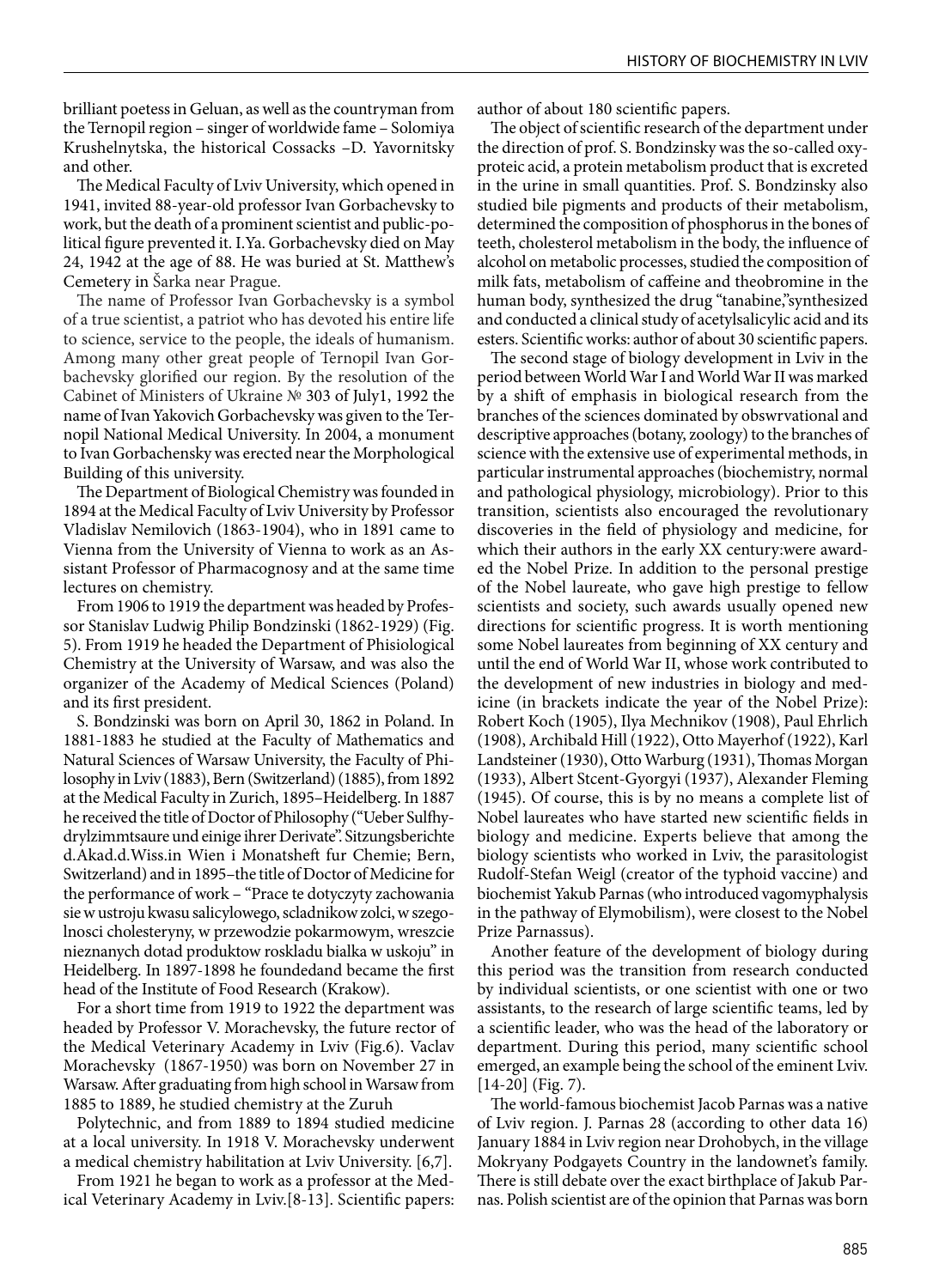in the village Mokryany of Ternopil region, as it is stated in many scientific and biographical references. Ukrainian biochemist scientist prof. Ivan Golovatsky conducted a special study and found no such village in the Ternopil region (Prof. R. Stoyka) confirmed it. Instead , v. Mokryany is located near Drohobych.

After graduating from Lviv Gymnasium Stanislav Staszyc Jakub Parnas (family name Parnes) studied chemistry at the Berlin-Charlottenburg Polytechnic, the University of Strasbourg and the Zurich Polytechnic (1902-1907), and received his doctorate in Munich (1907). From 1907 to 1916 Parnas worked as an associate professor at the Institute of Physiological Chemistry in Strasbourg, from 1910 to 1911 he was an employee of the Zoological Commission in Naples, in 1914 he became the head of the biochemical laboratory in Cambridge (United Kingdom).

During 1916-1919, Jakub Parnas (Poles called him Jacob Karol) lived in Warsaw, where he organized a department of physiological chemistry at Warsaw University.

After the First World War, Ya. Parnassus returned to Lviv. From 1922, Yakub Parnas headed the Department of Medicinal Chemistry of the Medical Faculty of Lviv University, and from 1939 to 1941 was the Director of the Institute of Biochemistry of the Lviv Medical Institute. Before the war in 1939, he created a powerful school of biochemists in Poland. In Lviv, he organized the Institute of Medical Chemistry at Lviv University.

Yakub Parnas proved the existence of a number of reaction of intermolecular transfer of phosphate residues with the participation of adenyl nucleotides. Under his leadership, the epartment actinely participated in the study of the processes of metabolism of adenylic acid in the muscles and its role in the formation of ammonia, conducted studies of the exchange pf purine derivatives and the characteristics of their metabolism in diabetes. He developed a micromethod for determining the content in biological tissues of ammonia using a device of his own design (Parnas apparatus). Under the guidante of J. Parnas, a number of topical issues of biochemistry were studied including the exchange of carbohydtates and nucleotides. With his assistance, a biochemical laboratory and library were created at the department. Professor Parnas School has become internationally known. Jakub Karol Parnas was also known as a renowned teacher and leader of many talented biochemists. He was referred to as as a wonderful teacher who easily found common ground with a student audience.

On September 1, 1939, Poland was divided between Germany and the USSR. The Red Army entered Lviv. Parnas had a choice: he could still go to London or New York, if he would be released. Its popularity was international. He stayed in Lviv. He found it impossible to drop his students and staff, the department, the institute, which he created a factory of pharmaceuticals. He received the utmost assurances of representatives of the Soviet authorities. He stayed. He was elected to academics (and he was already a member of many academies), then he was awarded the Stalin Prize of the first degree, the Order of Lenin, the Order of the Red Banner of Labor. During the first hours of June 22, 1941, German troops moved towards Lviv. There is a legend that in order to save Parnas, at the personal instruction of Stalin, Lviv was sent to the plane of biochemistry by S.E.Manojlov and V.A. Engelhardt. This is a legend. In fact, Parnas' spouses were taken the other way – there was a car on which they arrived in Kiev. From Kiev evacuated to Ufa. And when in 1943 there was a turning point in the war, Academician J.Parnas was summoned to Moscow.

That's how I mentioned these days Parnas, being in 1945 in Lviv. " I was able to go to Moscow, but the possibility of the device seemed even more hopeless than in Ufa. I have visited several professors and one of them has made it clear to me that I will not find a place if such an order does not come from the top of power. I listened to the oppressed, but there was at least some hope of salvation. Well, he told me that in the Kremlin, near the main entrance, there is a mailbox for letters sent directly to Stalin. Such a letter must necessarily relate to the war with Germany and include specific suggestions for actions that may lead to an advantage over the enemy. I thought about it in detail and used this information. At night, he wrote a letter to Stalin, addressing the situation of Soviet soldiers on the front lines in difficult conditions of food supply, noting that there is a chemical that can survive several days of starvation and exhaustion. This substance is caffeine. Well, I suggested trying to produce caffeine from raw materials, namely chicken manure. A few days later I was offered a room suitable for a chemical laboratory, but without any equipment".

I, Parnas, settled in the privileged Metropol Hotel, where I hosted students, staff, foreign diplomats, friends and acquaintances.(Such widespread communication has changed in "known bodies," especially the special desktop, but Parnas could not have this mind). In Moscow, he became one of the founders, founded in 1943, of the Academic Medical Sciences of the USSR, the organizer and first director of the Institute of Biological and Medical Chemistry of the Academy of Medical Sciences of the USSR.

In addition, as an academic he had the right to organize his own laboratory, it was a laboratory of physiological chemistry, in which he and his closest associates continued to study carbohydrates. At the same time Jakub Karol Parnas organized a laboratory in which he directed the study of isotopes.

In 1948, the first International Biochemical Congress was held in London. J. Parnas was invited as Vice President. In this regard, he received many letter from foreign colleagues, expressing joy over the alleged possibility of communication with him. But of course, the trip to England at the time could not be a question.

Parnas was recognized as the first in the scientific hierarchy of biochemists of the USSR. The center of biochemical thought in the country was the Parnassus "Thursdays"– seminars attended by not only Muscovites but also residents of other cities.

In the field of biochemistry J. Parnas was one of the most qualified specialists: Member of the Lviv Scientific Society,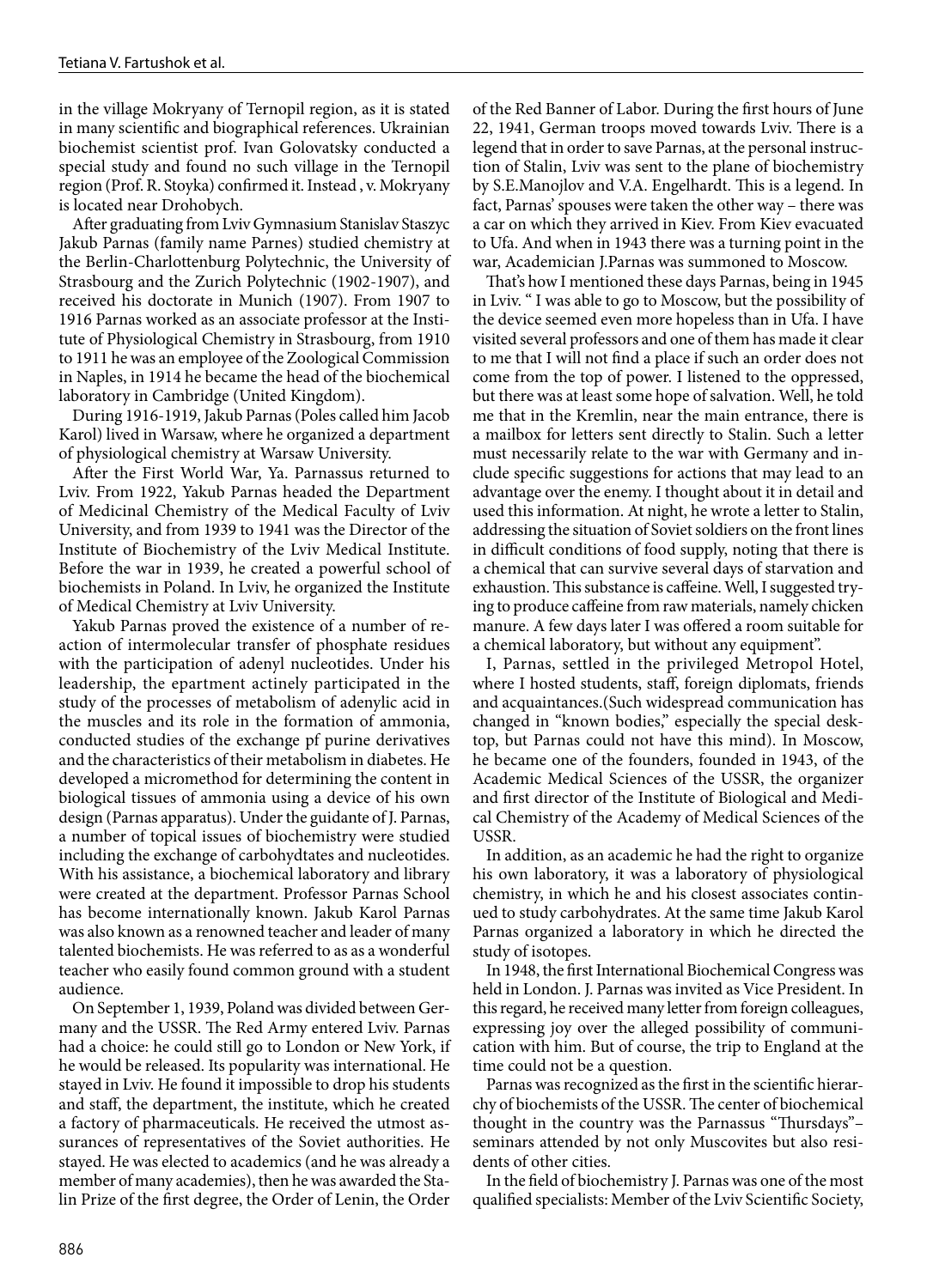Member of the German Academy of Natural Sciences "Leopoldina," Corresponding Member of the Polish Academy of Sciences, Full Member of the USSR Academy of Sciences and Medical Academy, 19 Stalin Prize Winner Member of the Medical Academy in Paris, Honorary Doctor of Sorbonne University (Paris, France) and Athens National University (Greece).

J. Parnas had diabetes, heart failure. On October 17, 1947, he applied to be relieved of his duties as director of the Institute he had created. He would like to focus on working in the laboratory. An order to dismiss him was signed on May 28, 1948.

At the end of 1948 he was seriously ill. For the first time after his illness he was going to report to the Leningrad biochemist S. Bresler. However, he did not come to the report. Worried disciples of Jakub Karol after the meeting ran to his house and found a sad picture: his apartment was sealed, and his wife was sitting and crying in front of the door. The circumstances of his death remained unknown. He was said to have been poisoned immediately after his arrest. According to another version, he died in prison from a diabetic coma because he suffered from severe diabetes.

How did Jakub Parnas really die? At the request of Jan Jakubovych's son, Colonel of Justice V.M. Granenov wrote on July 20, 1993 (On behalf of the General Directorate for Law Enforcement in the Armed Forces) : "… On January 28, 1949, J.Parnas was arrested for carrying out intelligence activities against the USSR on the assignment of a foreign country. On the same day, he was placed in an internal prison of the MGB of the USSR, where he was examined by a doctor. The latter diagnosed with Arteriocardiosclerosis. Hypertension. Diabetes . Right inguinal hernia. In connection with the existing diseases he was prescribed treatment. January 29, 1949 at 15 h. 15 min. J.Parnas was summoned for the first interrogation by a senior investigation of the Investigative Unit on Particularly Important Cases of the Ministry of Defense of the USSR, Lietenat Colonel Ivanov. At 17.30 minutes Ivanov left Parnas in the office with the warden, and he left in connection with a job requirement. For 10- 15 minutes he was told about Parnassus's poor health and a doctor's call for help. During the provision of medical care 5 pm 50 minutes J. Parnas is dead. An autopsy of J. Parnas was performed by a forensic expert who did not identify any injuries at the external examination. The death came from myocardial infarction. On April 3, 1954, a senior investigator of the KGB investigative unit of the USSR Ministry of Defense, Lieutenant Colonel Cheklin issued a resolution to suspend criminal proceedings against Parnas Jakub Karol in the absence of a crime in his actions. Documents indicating the place of burial were not preserved"

In Poland and Lviv it is mentioned. In 1986, Professor V.S. Ostrovsky published a short biography of Parnas and his memoirs about him. In 1993, a book of memoirs was published in Warsaw, edited by Irena Stasevich-Jasukova. However, just about the Soviet period of Parnassus's life there is almost nothing in these memories.

On September 9-11, 1996, a joint Ukrainian-Polish symposium was held in Lviv, dedicated to the memory of J. Parnas. The organizers- the Polish Biochemical Society, Lviv medical University, the chairman of the Organizing Committee was Professor R.S. Stoyka, Lviv.

Members of the Polish Biochemical Society arrived in Lviv. Among them was an associate of Parnassus, who worked with him until 1939, Professor Boguslaw Halikowski. The Poles brought an artistically made bronze plaque, which was solemnly installed in the lobby of the Biochemistry Department of Lviv Medical University. Headed by J.Parnas for over 20 years. At the same time, the First Parnas Conference on Biochemestry and Cell Biology was held, which initiated regular (once every 2 years) conferences. The third Parnas Conference was held in 2000 in Lviv.

Current News the year was joined by the Israel Society for Biochemistry and Molecular Biology, and the next Parnas Conference was held in 2013 in Jerusalem (Israel). The eleventh Parnassus Conference was held in 2018 in Kyiv, Ukraine. In Warsaw, the name of Jakub Parnas was named a street and is considered the founder of Polish biochemistry, and the prize of his name is the most hororable for Polish biochemists.

Bogdan Sobchuk (Fig.8) worked directly with Prof. J. Parnas in 1944 became the head of the department of biochemistry, which before the war was prof. J. Parnas headed the Lviv Medical University. Bogdan Antonovich was born on 15.03.1909 in the town of Stryi, Professor, Head of the Department of Biochemistry (1944-1973).

In 1933 he graduated from the Medical Faculty of Lviv University. In 1933-1936 he worked as an assistant at the Department of Biochemistry, Lviv University. In 1936-38 he was an assistant at the Department of Physiology of the Lviv Academy of Veterinary Medicine. In 1939-1940 he held a private practice in Ternopil. In 1940-1941 he worked as an associate professor at the department of animal husbandry, Faculty of Agriculture, Lviv Polytechnic Institute. 1942-1944 Associate Professor of the Department of Biochemistry of Medical-Natural Specialty Courses in Lviv. From 1944 to 1973 he headed the department of biochemistry of Lviv Medical Institute. I 1946 he became a candidate of medical sciences, in 1949 assistant professor of the Department of Biochemistry of the Lviv Medical Institute. In 1960 he became a doctor of biological sciences, in 1961 a professor. He is the author of 60 scientific papers, has prepared 23 candidates, 9 doctors of sciences.

Main areas of research: Carbohydrate metabolism, including the role of pyruvic acid in muscle glycogenolysis; study of the effect of xanthopterin and some by-products of its synthesis on the growth and metabolism of experimental tumors; study of iodine metabolism in the course of thyroid function in norm and pathology; study of the effect of carbon monoxide on heme proteins. On the main directions of scientific work of the Department of Biochemistry under the direction of prof. B. Sobchuk, they concerned the study of carbohydrate metabolism in malignant tumors, biochemical processes in other human pathologies, and the effects of carbon monoxide (II) on heme proteins. Prof. B. Sobchuk is a full member of the Snevchenko Scientific Society. He died on April 9, 1974 and was buried in Lviv.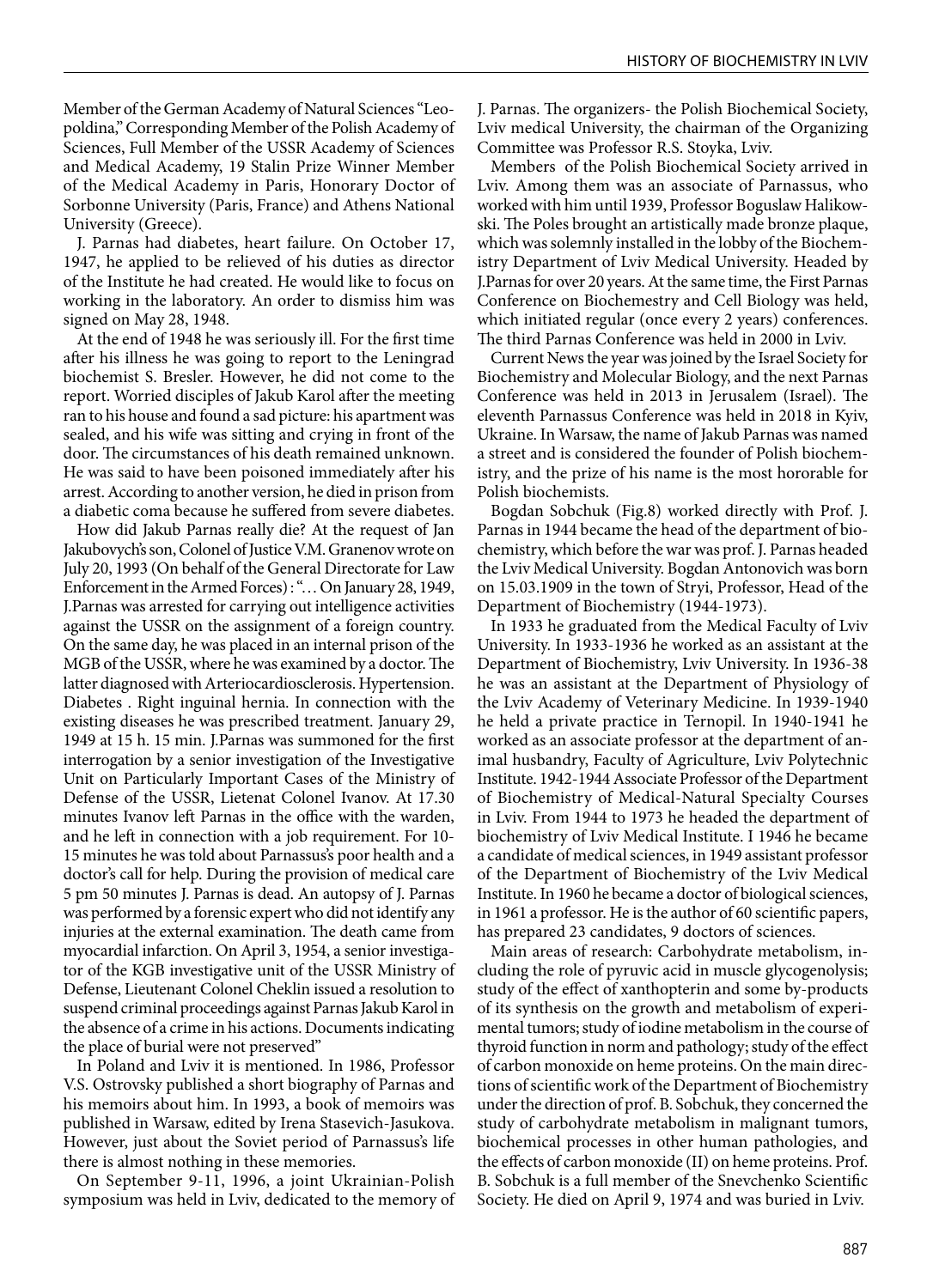In 1973, the Department of Biochemistry of the Lviv Medical Institute was headed by Mykhailo Shlemkevych, who was born on April 29 in the village Serafints of Ivano-Frankivsk region (Fig.9).

In 1950 he graduated from the Medical Faculty of Lviv Medical Institute. In 1950-1951 he worked as a radiologist in charge of the district health department of Lokach, Volyn region. For ten years in 1951-1961 he worked as a military doctor. In 1961-1964 he was the head of the department of the Lviv hospital of war invalids. During 1964-1967 he studied at the postgraduate department of the Department of Biochemistry, Lviv Medical University. In 1968 he became a candidate of medical sciences. From 1967 to 1972 he worked as an aqssistant at the same department. In 1973 he became an associate professor at the Department of Boichemistry, Lviv Medical University. The same year he headed the Biochemistry Department of Lviv Medical University until 1995. In 1986 he became a medical doctor, and in 1987 received the title of professor. He is the author of about 80 scientific and initial-methodical works, has prepared 3 PhDs.

Main direction of scientific researches: problems of endemic dental disease of the Carpathian region, experimental and clinical oncology; methodical questions of determination of carbon monoxide in air and carboxyhemoglobin in blood; found the effect of potentiation of the antitumor activity of 5-fluorouracil on the background of the introduction of ascorbic acid.

He died on November 3, 1998 and buried in Bolekhiv.

In 1995, the Department of Biochemistry was headed by Mykhaylo Tymochko, who was born on September 25, 1935 in the village of the Ivano-Frankivsk region (Fig 10).

In the 1962 he graduated from the Biological Faculty of Ivan Franko Lviv State University. In 1962-1963 he worked as a laboratory assistant at the Department of Human and Animal Physiology. In 1963-1980 he was a researcher at the Laboratory of Radiation and Physicochemical Biology, Lviv University. In 1971 he became a candidate of medical sciences. In 1978 he became a senior researcher. From 1980 to 1987 he worked as a research at the Central Research Laboratory, and from 1986-1990 – an assistant at the Department of Biochemistry, Lviv Medical Institute. In 1991 he became an associate professor of the Department of Biochemistry, in 1993 he became a doctor of biological sciences, and in 1995 he received the academic title of professor. In 1995-1998 he headed the Department of Biochemistry of Lviv Medical University.

Main direction of scientific researches: studying of biochemical and physiological mechanisms of formation of adaptation-compensatory processes under conditions of action of various exteme influences (stress, physical overload, ionizing radiation, intoxication); study of correlative relationships between intensity and efficiency of energy metabolism, oxygen-dependent reactions, and oxygen homeostasis with free-radical and antioxidant reactions; one of the authors of the discovery of the phenomenon of intracellular generation of endogenios oxygen in humans and animals.

Myknailo Tymochko is the author of about 450 scientific and teaching works, among them 10 copyright certificates for inventions, a monograph. Has prepared 8 candidates, 3 doctors of science. He died tragically as a result of an accident on July 27, 1998 and was buried at the Lychakiv Cemetery in Lviv.

In 1998 Alexander Sklyarov was elected Head of the Department of Biochemistry (Fig11).

Alexander Yakovych Sklyarov was born on October 2. 1956 in Lviv, graduated with honors from Lviv Medical Institute, studied postgraduate studies, then – assistant, associate professor of the Department of Normal Physiology. In 1983 he defended his PhD thesis, and in 1993- his PhD .

Aleksandr Yakovych is making a lot of efforts to ensure that students' education meets the modern standards of European education. With his direct participation a textbook "Clinical biochemistry " (2006), a textbook for students of higher medical institutions of the first and second levels of accreditation " Biological chemistry with biochemical research methods" (2009), a textbook for dental students "Biological Chemistry" (2015), two national (for pharmacists (2014) and medical students (2016)) textbook. The education and scientific literature for students and physicians has been supplemented by a number of manuals and reference books (17), including two editions of the manual on gastroenterology (in collaboration with Prof. E.Ya. Sklyarov and Assoc. Prof. E.R. Kosim, 1997, 2011), "Workshop on biological chemistry" (2002), "Physiology and biochemistry of digestion of animals and humans ' (in collaboration with Professors V.K. Rybalchenko, T.V. Beregova et al., 2002), "Biochemical composition of body fluids and their clinical-diagnostic value" (2004), "Biochemical parameters in norm and pathology" (2007), etc.

The close contacts between the Department of Biochemistry and the scientists of Poland have a long history. During its more than 100 years of existence, the Department of Biochemistry of Lviv National Medical University has cooperated with numerous foreign scientific institutions. Until 1941, the relations between the then head of the department – Academician Jacob Parnassus and his staff with Scientists from Great Britain, Denmark, Germany, Switzerland, were intense. After the Second World War, some of the department's teachers went to Poland, but still maintains contacts with the department.

A new stage of development of close cooperation of the Department of Biochemistry with colleagues from the Department of Clinical Analytics began in 1999, when Professor Janusz Solski was in Lviv. Professor Sklyarov O.Ya. and Professor Solski J. started work on organizing multifaceted cooperation between the departments and in 1999 an agreement was signed between the departments, which was extended in 2007.

Particular attention of Professor Sklyarov O.Ya. and Professor Solsky J. devoted to the development of scientific contacts between scientists of Ukraine and Poland. This was facilitated by the organization and holding of Lviv-Lublin Conferences (Lviv-2000, 2004, Lublin -2002, 2006) on topical issues of experimental and clinical biochemistry that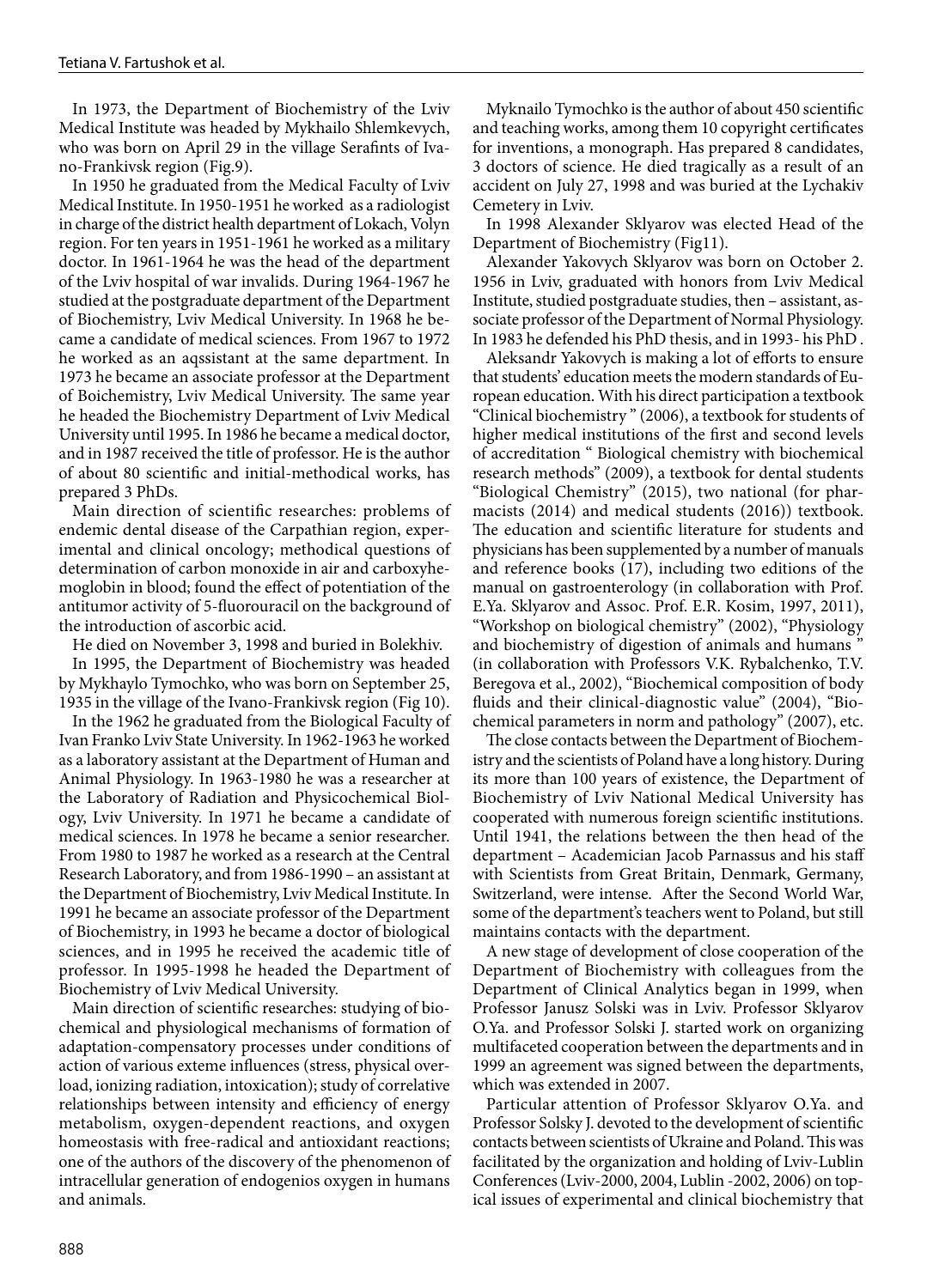occur every two years in Ukraine and Poland. Currently, the conferences bring together scholars from many cities in Ukraine and Poland and serve to develop good neighborliness between countries.

The First Lviv-Lublin Conference on Experimental and Clinical Biochemistry was held on October 12-14, 2000 in Lviv. The conference was inaugurated by its sponsors, Professor O.Ya., Head of the Department of Biochemistry of the Danylo Halytsky Lviv National Medical University. Sklyarov and Head of the Department of Clinical Analytics at the Lublin Medical Academy named after prof. Felix Skubichevsky Professor J. Solsky.

At the first section meeting "Topical problems of experimental biochemistry" was chaired by prof. O.Sklyarov and prof. V. Halyas and 20 oral reports were presented.

In 2002, the Second Lviv-Lublin Conference on Experimental and Clinical Biochemistry was held in Lublin on May 23-25. The number of participants from both Ukraine and Poland increased at this conference. The participants of the conference from different cities of Ukraine gathered in Lviv and took the bus to Lublin. The trip left many fond memories.

The section "Topical problems of clinical biochemistry," which was chaired by prof. O. Sklyarov, B. Skhidlo-Radomansky, prof. B. Lutsik, R. Matsyevsky 41 reports were presented.

Alexander Yakovych Sklyarov is known for his scientific achievements in the field of experimental gastroenterology. His scientific work is focused on the study of the mechanisms of cytoprotection and ulcerogenesis of the digestive system, diabetes, the study of the effects of gas mediators (nitrogen oxide, hydrogen sulfide), hormones, vitamins in terms of various functional states of the digestive tract and clarification "Naftusia" mineralized water in the processes of radioprotection. It was Prof. O.Ya. Sklyarov substantiated the concept of simultaneous action of neurohumoral substances in the regulation of digestive system functions; formulated the provisions of endoecology of the cavities of the digestive system; identified the metabolic processes underlying ulcerogenesis and proposed new approaches to understanding the mechanisms of cytoprotection.

He is the author of more than 450 scientific works, including 2 monographs, 10 declarative patents, 6 information sheets on new treatments and diagnostics.

The professor presents the results of his research at world European and national forums (Recoop HST Consortium, 15th, 16th United European Gastroenterology Week, 8th Meeting of France – New EU Members 16th JMRC Symposium, Lviv – Lublin conference of experimental and clinical Biochemistry, International symposium on Cell/Tissue injury and Cytoprotection/Organoprotection, Advances in pharmacology and pathology of the digestive tract), and his scientific works are published in domestic and foreign scientific publications (J. Physiol. Pharmacol., Regul. Pept., International Journal of Physiology and Pathophysiology, Stress, Digestive diseases and sciences, Current Issues in Pharmacy and Medical Sciences). He created a science school. Under his leadership 13 candidates were defended and one PhD.

Among his students are scientists, educators, doctors who work not only in Ukraine, but also abroad. Alexander Yakovych's social activity is also a multivector. He participates in the work of the specialized academic council, is a member of the editorial boards of several journals; is a member of the Physiological and Biochemical Societies of Ukraine and the World Hungarian Medical Academy (1996). O.Ya. Sklyarov- Associate Professor (1997), Academician of the Ukrainian Academy of Sciences (2004), Honored Professor of Danylo Halytsky National Medical University (2012), thanked the Mayor of Lviv for his significant contribution to the development of medicine.

#### **CONCLUSIONS**

The development of biological research in Lviv can be divided into two major historical stages:

- 1) from the beginning of the founding of Lviv University in 1661 until the First World War;
- 2) between the First and Second World Wars and after the Second World War.

The first stage of development of biology in Lviv, in particular at Lviv University, was characterized by the dominance of research in the field of botany and zoology with the predominant use of descriptive approaches that did not require complex instruments for experimental work.

The second stage of development of biology in Lviv in the period between the First and Second World Wars was marked by a shift of emphasis in biological research from branches of science, which were dominated by observational and descriptive approaches (botany, zoology), to branches of science with extensive use of experimental, including instrumental (biochemistry, normal and pathological physiology, microbiology).

Biochemical research was initiated at the Medical Faculty of Lviv University. In 1939, the Lviv State Medical Institute was established on the basis of the medical faculty of the university, where a powerful department of biochemistry functioned, which from 1921 to 1941 was headed by a world-class biochemist – Yakub Parnas.

#### REFERENCES

- 1. Holovatsky I. Ivan Horbachevsky (1854-1942): description of life and bibliography. I. Holovatsky. Lviv : Prosvita. 2015, 127p.
- 2. Holowackyj I. Poorly known facts of Jakub Karol Parnas life, success and tragedy. Postepy Biochemii. 2017; 43(5):326-330.
- 3. Sznol S.E. Academician Jakub Karol Parnas .Postepy Biochemii. 2017; 43(5): 331-335.
- 4. Kwiatkowska-Korczak J. Part II. Professor Jakub Karol Parnas, personality and fate . Postepy Biochemii. 2017; 43(5): 354-366.
- 5. Zielinska Z. Taking over of Parnas fate and fame. Postepy Biochemii. 2017; 43(5): 367-374.
- 6. Moraczewski W. D. Polski Słownik Biografi czny. 2016, 860p.
- 7. Halias V. L. Vatslav Morachevskyi doroha u svit nauky Stepanu Hzhytskomu.[ Vaclav Morachevsky – the road to the world of science Stefan Gzycki] Scientific Bulletin of S. Gzhytsky Lviv National University of Veterinary Medicine and Biotechnology. 2010; 44 (2-5): 155-159 . (In Ukrainian).